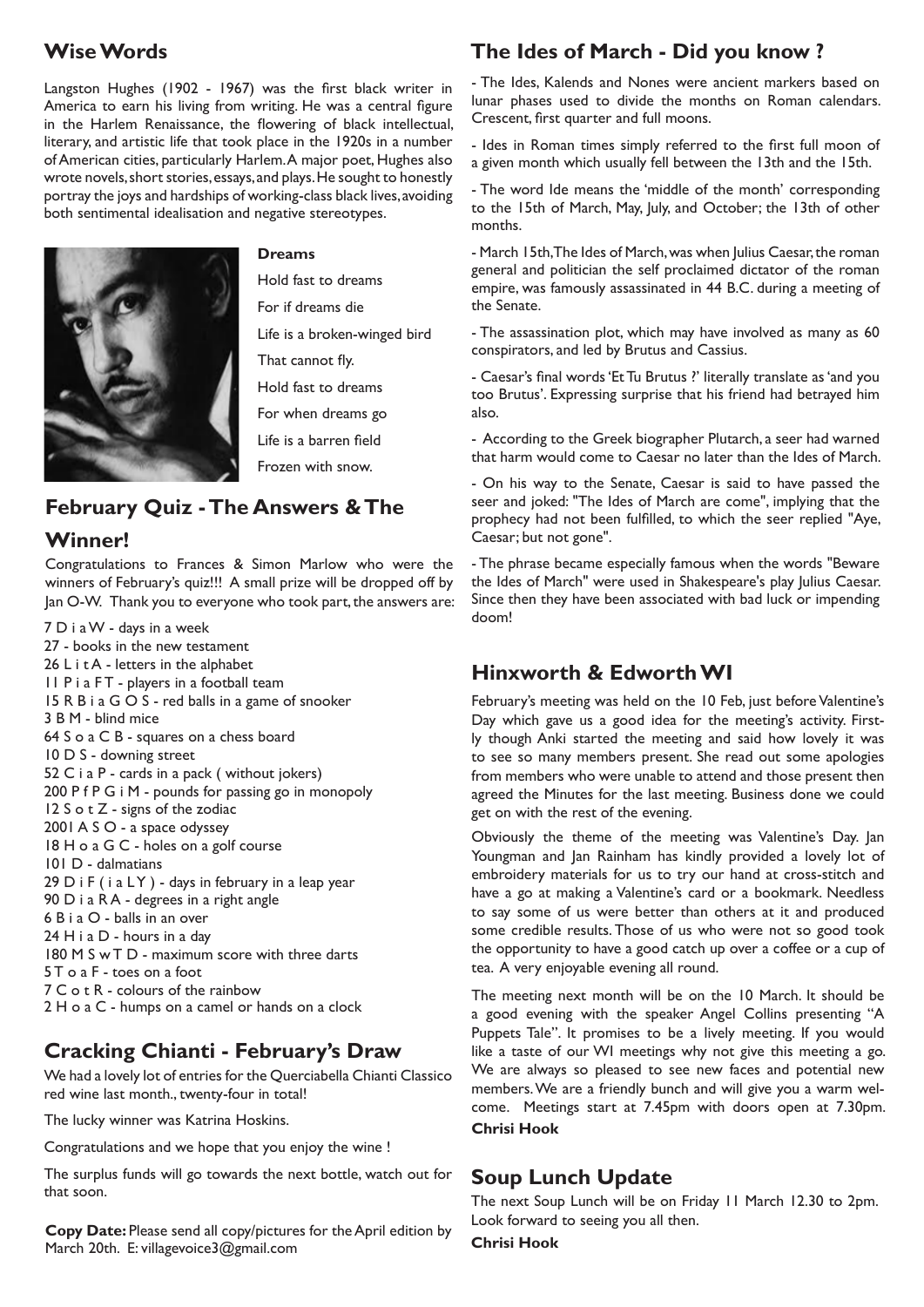# **• Village Voice •**

March 2022 **hotabook for Caldecote, Edworth, Hinxworth and Newnham** No.246

#### l **Your Church Needs You**



Every year, your village church has an annual meeting, in which we review the activities of the past year and elect Churchwardens and members of the Parochial Church Council (PCC) for the year ahead.

This year is no different and the annual meeting of parishioners takes place soon on Sunday 3rd of April in the church at 11:00am (after our 10:15am Family Service).

Especially in our 700th Birthday year, we would love to hear your fresh ideas for how best St Nicholas' can be at the heart of our community, and how our community can support this beautiful old church. Everybody is welcome, and we look forward to seeing you there.

If you can't make it but would like to share your thoughts, or if you'd like to find more about our services, and activities during lent (including our Lent Course), do get in touch! Email: chris@ revcc.uk

#### **Revd Chris Campbell, Rector**

## **Jubilee Celebrations**



On Sunday 5th June we plan to celebrate the Queen's Jubilee & combine it with the 'postponed' event from 2020 to mark the 100 year Anniversary of our War Memorial. In order to get some idea of numbers so that we can ensure we have sufficient tables, could you please contact Sylvia (sylviamedia@gmail.com) if you and your family would like to join in. We will ask you to bring your own picnic and chairs. An entertainer will be coming along for the children!

We have already had a great response but it will be fantastic to see as many people from the village join us for this historic event!

#### **Richard Cobb, Chairman, Hinxworth Parish Council**

## **Storm Eunice Hits Hinxworth**

At the time of writing the Village Voice, Storm Eunice was firmly in Caldecote, Edworth, Hinxworth and Newnham. We hope that all of our readers have stayed safe.

There will probably be lots of debris and clear-up in the coming weeks. Most notably was the large tree across New Inn Road in Hinxworth. The Village Voice ventured out for a picture and to say 'thank you' to Ken and Dave for the clear-up which was moved off the road to minimise disruption within twelve hours.



**Ken and Dave, 'Clearing New Inn Road'**



**Photo by Helene Donohoe, 'Dudley and Willoughby were safe inside'**

#### GoVolHerts **Volunteering in Herts**

#TeamHerts Volunteering are excited to announce the launch of our brand-new website, GoVolHerts, for all your volunteering needs.

Whether you are looking for your perfect volunteering role or are an organisation hoping to recruit volunteers, your journey starts here!

GoVolHerts is a straight-forward platform which supports the whole of the Voluntary, Community, Faith and Social Enterprise (VCFSE) sector in Hertfordshire where residents can find bespoke volunteering opportunities with local organisations who need help.

To view local volunteering opportunities near you go to https:// www.govolherts.org.uk/volunteer/opportunities.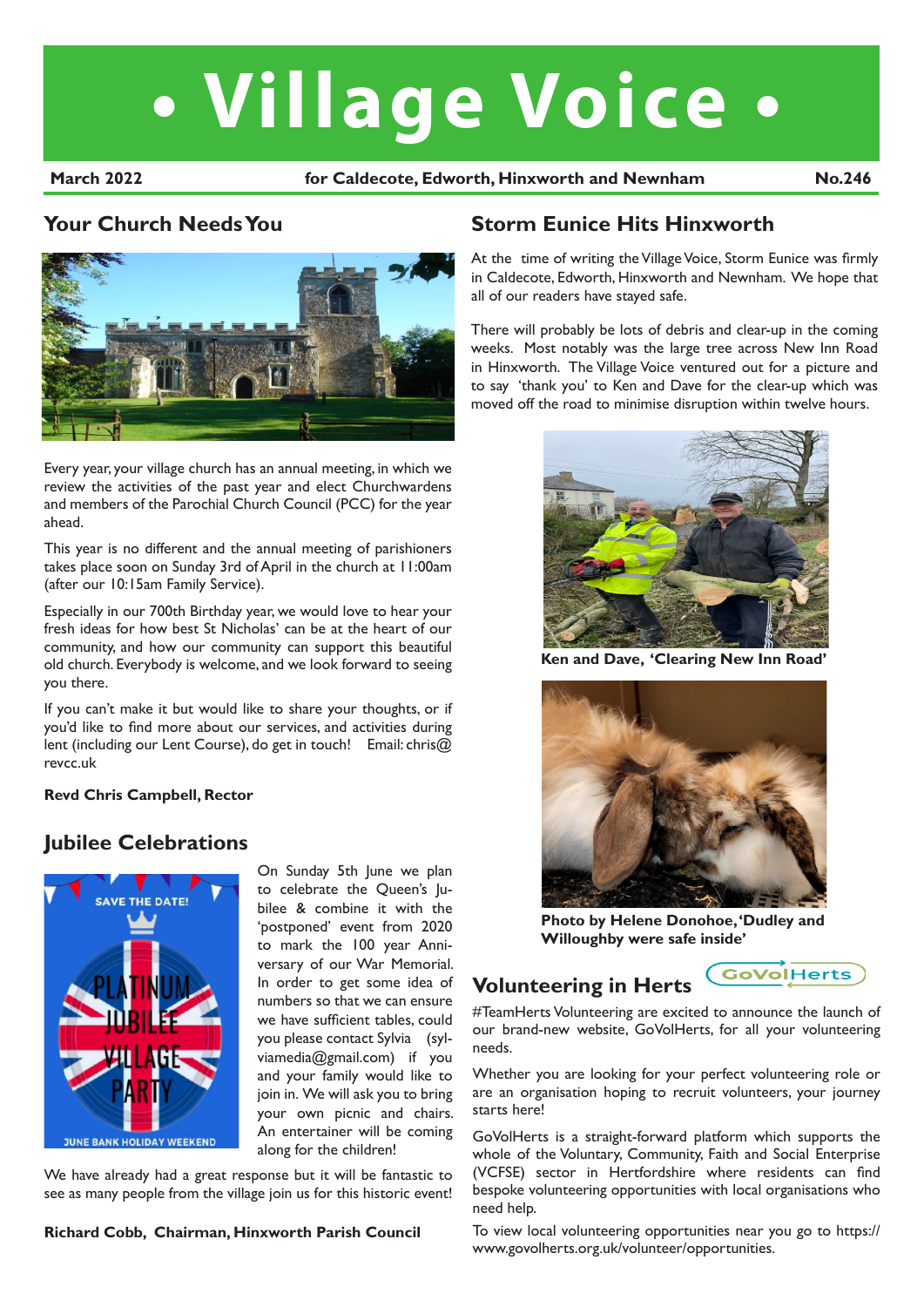# **Parish Council Minutes**

We have received a lot of requests to reinstate a slot in the Village Voice each month for the PPC minutes; we apologise to those of you who have expressed dissatisfaction and disquiet at the omission of this information. On occasions recently the minutes have been very long and would have taken up too much space in an unedited form.

However, it is obviously important to many of you to see this in an accessible, abridged form each month. Therefore we intend to resume publication with immediate effect.

Full minutes are always available online at www.hinxworth-pc.org. uk.

#### **MINUTES OF A MEETING OF HINXWORTH PARISH COUNCIL HELD IN THE VILLAGE HALL ON THURSDAY 6th JANUARY 2022 AT 7.00 PM.**

**Present:** Mr R. Cobb (Chairman) Mr N. Tiffin (Vice-Chairman) Mr A. Lloyd Mr A. Dawson (for Christy's Yard Application only). Mr B. Higgins Mrs W. Kitchener (Clerk)

Apologies: Steve Jarvis, Hertfordshire County Councillor.

Other Councillor present: Tom Tyson, District Councillor.

Twenty one members of the public.

#### **North Hertfordshire Council Planning Application 21/03121/FP: Land Adjoining Christy's Yard.**

The Chairman invited the residents of Hinxworth present to make their representations to allowed four minutes to state their position.

(Councillors Nick Tiffin and Brian Higgins "declared an interest" therefore excused themselves from participating in the meeting or voting on this item).

The persons who came forward were:- Ian Alderman, Christy's Yard. Julien Mignonac, Chapel Street. Mark Gammon, Christy's Yard. Jill King, Chapel Street. Tony Lloyd, Parish Councillor, The Close.

They gave a brief resume of their objections.

Please see the North Hertfordshire District Council Planning website for the full text of their representations.

The Chairman summed up the Parish Council's position:-

"Chapel Street is a conservation area of some note. The open view and vistas around two of its important listed buildings Middle Farm and Cantlebury with the pond as a centre piece are unrivalled in North Hertfordshire. We believe that this application will undermine this conservation area, especially with the parking for this proposed development in front of the barn which was part of Middle Farm. The parking of two cars would totally block the view of the pond from one side. The access to the proposed development by foot from Chapel Street alongside the barn gives a clear understanding on what vehicles would be left around the pond area. This would totally undermine the vista from Cantlebury House across the pond and over the gardens of Middle Farm also. Additionally, people embarking from these parked vehicles would embark onto the grass area at some point. so a pavement would have to be constructed, even if not requested in this application. This proposed development would be totally at odds with this environment. This green space with open vistas are very important to this conservation area. We see no benefit to the Village or our many visitors to Hinxworth from this development in such a sensitive conservation area.

The Parish Council objects to this application". This was agreed unanimously by the Parish Councillors.

**Correspondence: North Hertfordshire Council Planning Application 21/03121/FP: Land Adjoining Christy's Yard** Please note additional letters received by the Parish Council from residents, and as advised by the Chairman, to forward a copy to North Hertfordshire District Council Planning Department for posting on their website.

**Planning: North Hertfordshire District Council Planning Application 21/03222/PQN: Prior Approval Class Agric to Dwelling Q: Change of use of two agricultural barns into two 4-residential dwellings (Class C3 Use)** including the creation of amenity space and parking. Place Farm. New Inn Road, Hinxworth, Baldock, Hertfordshire, SG7 5HB Re: Parish Councils comments on 21/03222/PNQ. Class Q to Dwellings. Place Farm. (Follow-up from December Minutes under "Any Other Business" as reported to NHDC for posting on their website). Hinxworth Parish Council are aware of Class Q to Dwelling as we have had one in the Parish recently. We are Neutral in our response to the application, but we urge NHDC to take on board the following points as very relevant, given the HCC application for a Care Home also at Place Farm. 1) There is strong concern that these converted Barns to Dwellings could also form part of a bigger Care Home complex by the "back door." We therefore ask NHDC to explore possible restrictions and ensuring that these properties are sold as private dwellings. 2) The Parish Council is very concerned regarding having two four-bedroom dwellings on this land which is surrounded by waterlogged fields. There are no main drains and the additional disposal of domestic water by these new dwellings will cause greater problems. We ask NHDC to take note of the informed comments by Mr Smyth (already on your website) who lives opposite Place Farm and farms the surrounding land. The impact on Jacks House and the water which builds up in the ditch surrounding the property already. As a result, two more houses will/could overwhelm this ditch and a full drainage assessment needs consideration prior to approval. The necessary steps taken to prevent increasing issues in this local area i.e., Investment in new drainage/ ditches must form part of any granted permissions.

**Highways:** Flooding: Many of the roads in and surrounding Hinxworth are flooded. Steve Jarvis is to be contacted to "Walk the Village" to identify the problem areas.

**Village Hall:** The Car Park lighting has been renewed.

**Any Other Urgent Business:** Unknown "Tommy" for Hinxworth: The Royal British Legion has a programme to commemorate the centenary of the War Memorials of the First World War by Towns/Villages the Parish Council is to purchase a figurine of an "Unknown Tommy" next month.

**The Queen's Platinum Jubilee:** Plans will be underway in the near future for the weekend commencing 3rd June. Organisations in the Village will be approached for their input.

**Date of the Next Meeting:** Thursday 3rd February 2022 in the Village Hall at 7.00pm.The meeting closed at 7.55 pm

# **The Three Horseshoes, Dates for March**

Here are some dates for your diaries in March – book early to avoid disappointment:

| 116th March  | Pub Quiz           |  |
|--------------|--------------------|--|
| l 17th March | St Patrick's Night |  |
| l 27th March | Mother's Day       |  |